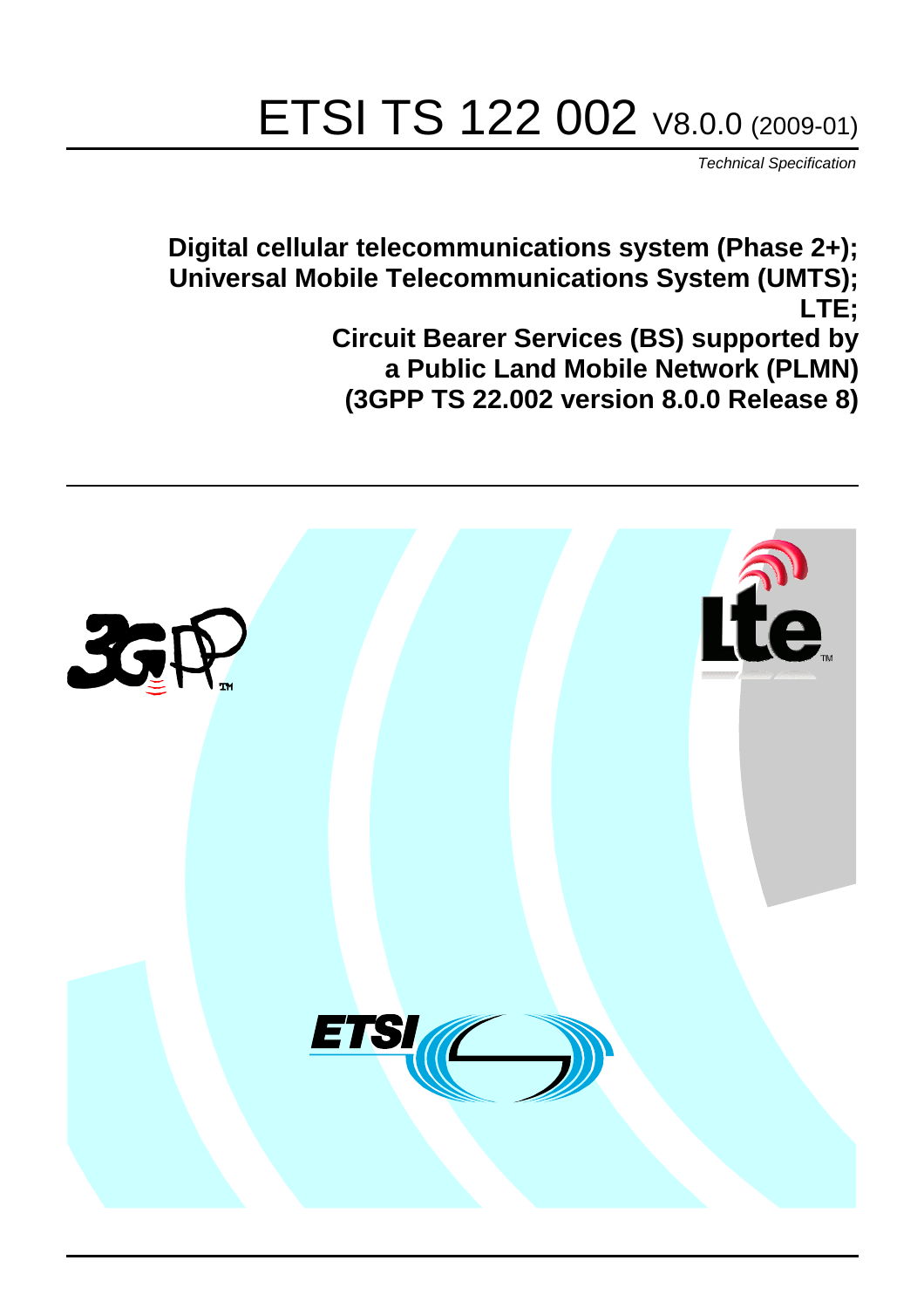Reference RTS/TSGS-0122002v800

Keywords

GSM, LTE, UMTS

#### *ETSI*

#### 650 Route des Lucioles F-06921 Sophia Antipolis Cedex - FRANCE

Tel.: +33 4 92 94 42 00 Fax: +33 4 93 65 47 16

Siret N° 348 623 562 00017 - NAF 742 C Association à but non lucratif enregistrée à la Sous-Préfecture de Grasse (06) N° 7803/88

#### *Important notice*

Individual copies of the present document can be downloaded from: [http://www.etsi.org](http://www.etsi.org/)

The present document may be made available in more than one electronic version or in print. In any case of existing or perceived difference in contents between such versions, the reference version is the Portable Document Format (PDF). In case of dispute, the reference shall be the printing on ETSI printers of the PDF version kept on a specific network drive within ETSI Secretariat.

Users of the present document should be aware that the document may be subject to revision or change of status. Information on the current status of this and other ETSI documents is available at <http://portal.etsi.org/tb/status/status.asp>

If you find errors in the present document, please send your comment to one of the following services: [http://portal.etsi.org/chaircor/ETSI\\_support.asp](http://portal.etsi.org/chaircor/ETSI_support.asp)

#### *Copyright Notification*

No part may be reproduced except as authorized by written permission. The copyright and the foregoing restriction extend to reproduction in all media.

> © European Telecommunications Standards Institute 2009. All rights reserved.

**DECT**TM, **PLUGTESTS**TM, **UMTS**TM, **TIPHON**TM, the TIPHON logo and the ETSI logo are Trade Marks of ETSI registered for the benefit of its Members.

**3GPP**TM is a Trade Mark of ETSI registered for the benefit of its Members and of the 3GPP Organizational Partners. **LTE**™ is a Trade Mark of ETSI currently being registered

for the benefit of its Members and of the 3GPP Organizational Partners.

**GSM**® and the GSM logo are Trade Marks registered and owned by the GSM Association.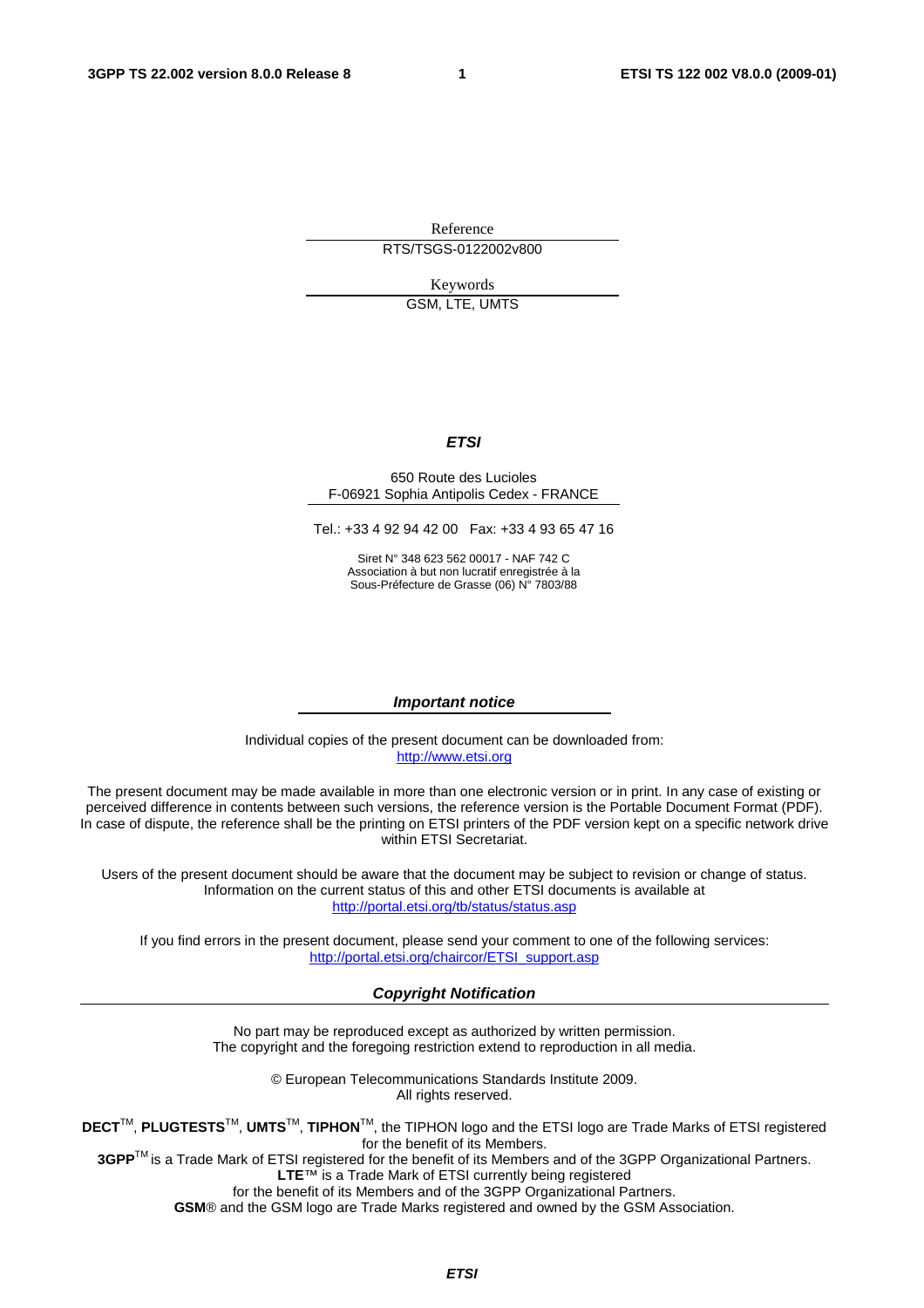### Intellectual Property Rights

IPRs essential or potentially essential to the present document may have been declared to ETSI. The information pertaining to these essential IPRs, if any, is publicly available for **ETSI members and non-members**, and can be found in ETSI SR 000 314: *"Intellectual Property Rights (IPRs); Essential, or potentially Essential, IPRs notified to ETSI in respect of ETSI standards"*, which is available from the ETSI Secretariat. Latest updates are available on the ETSI Web server [\(http://webapp.etsi.org/IPR/home.asp\)](http://webapp.etsi.org/IPR/home.asp).

Pursuant to the ETSI IPR Policy, no investigation, including IPR searches, has been carried out by ETSI. No guarantee can be given as to the existence of other IPRs not referenced in ETSI SR 000 314 (or the updates on the ETSI Web server) which are, or may be, or may become, essential to the present document.

### Foreword

This Technical Specification (TS) has been produced by ETSI 3rd Generation Partnership Project (3GPP).

The present document may refer to technical specifications or reports using their 3GPP identities, UMTS identities or GSM identities. These should be interpreted as being references to the corresponding ETSI deliverables.

The cross reference between GSM, UMTS, 3GPP and ETSI identities can be found under [http://webapp.etsi.org/key/queryform.asp.](http://webapp.etsi.org/key/queryform.asp)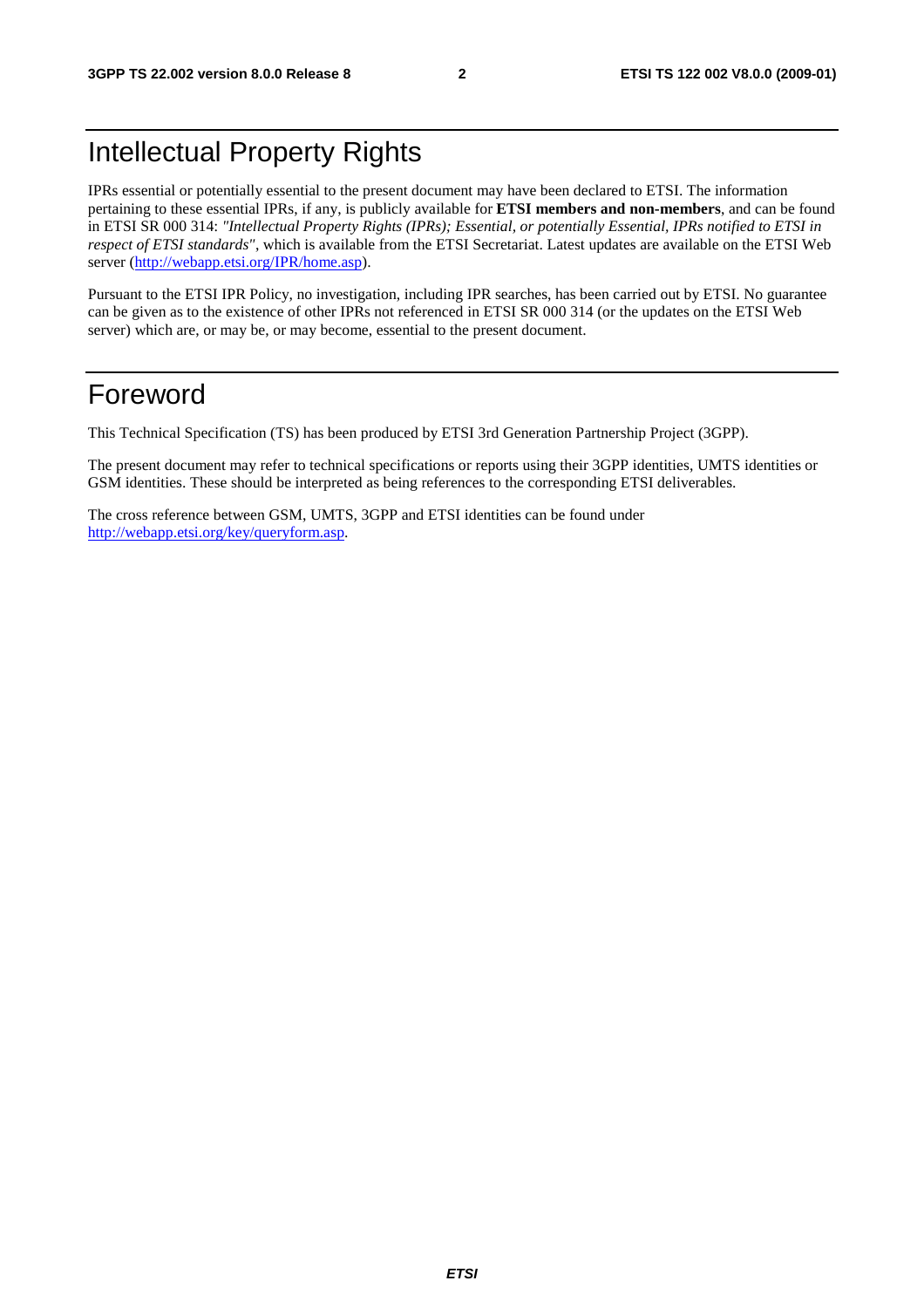$\mathbf{3}$ 

### Contents

| $\mathbf{0}$<br>0.1<br>0.2 |                               |  |
|----------------------------|-------------------------------|--|
| 1                          |                               |  |
| 2                          |                               |  |
| 3                          |                               |  |
| 3.1                        |                               |  |
| 3.1.1                      |                               |  |
| 3.1.1.1                    |                               |  |
| 3.1.1.1.1                  |                               |  |
| 3.1.1.1.2                  |                               |  |
| 3.1.1.2                    |                               |  |
| 3.1.1.2.1                  |                               |  |
| 3.1.1.2.2                  |                               |  |
| 3.1.1.2.3                  |                               |  |
| 3.1.1.2.4                  |                               |  |
| 3.1.2                      |                               |  |
| 3.1.2.1                    |                               |  |
| 3.1.2.1.1                  |                               |  |
| 3.1.2.1.2<br>3.1.2.1.3     |                               |  |
|                            |                               |  |
|                            | <b>Annex A (informative):</b> |  |
|                            |                               |  |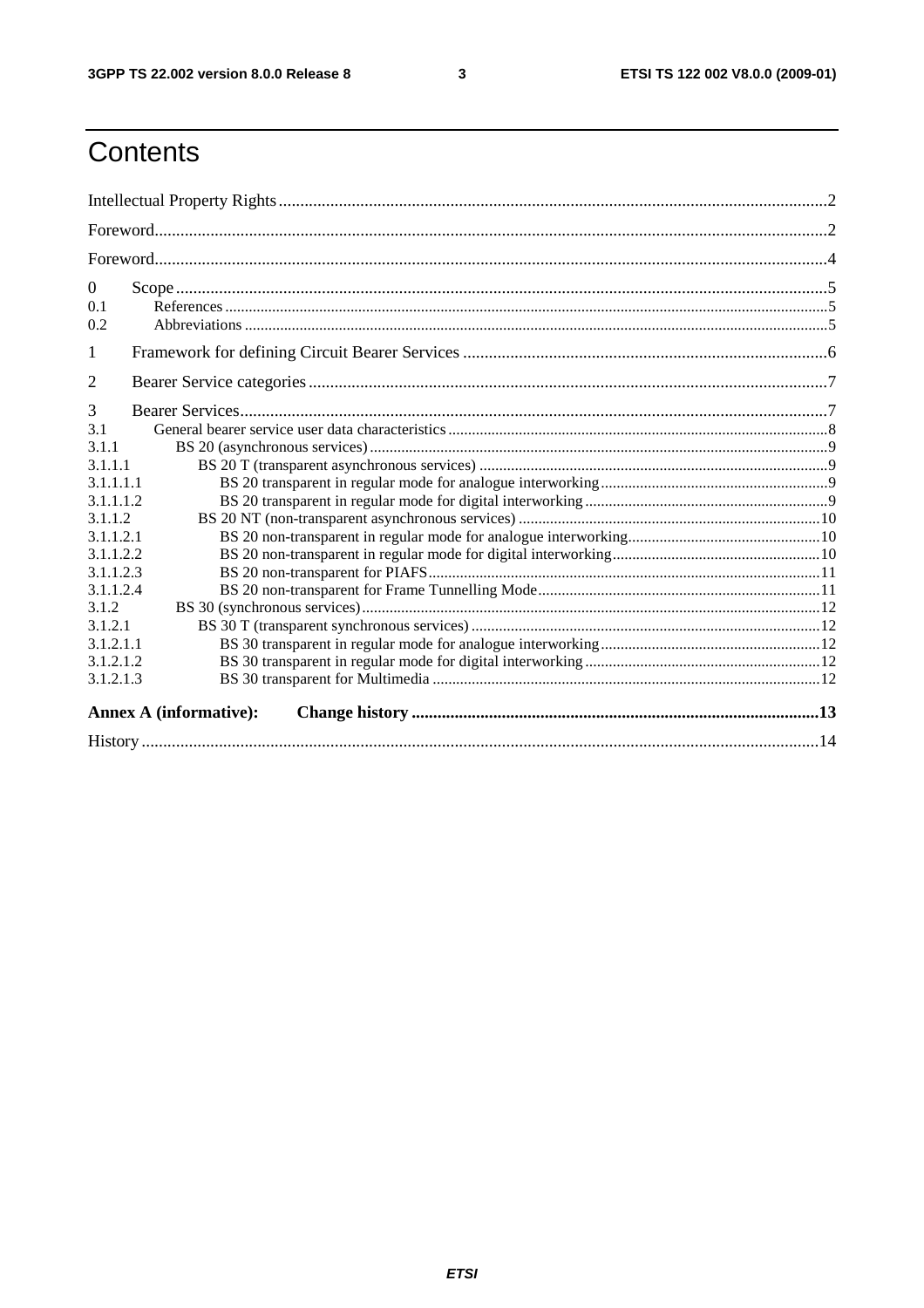### Foreword

This Technical Specification has been produced by the 3GPP.

The contents of the present document are subject to continuing work within the TSG and may change following formal TSG approval. Should the TSG modify the contents of the present document, it will be re-released by the TSG with an identifying change of release date and an increase in version number as follows:

Version x.y.z

where:

- x the first digit:
	- 1 presented to TSG for information;
	- 2 presented to TSG for approval;
	- 3 or greater indicates TSG approved document under change control.
- y the second digit is incremented for all changes of substance, i.e. technical enhancements, corrections, updates, etc.
- z the third digit is incremented when editorial only changes have been incorporated in the document.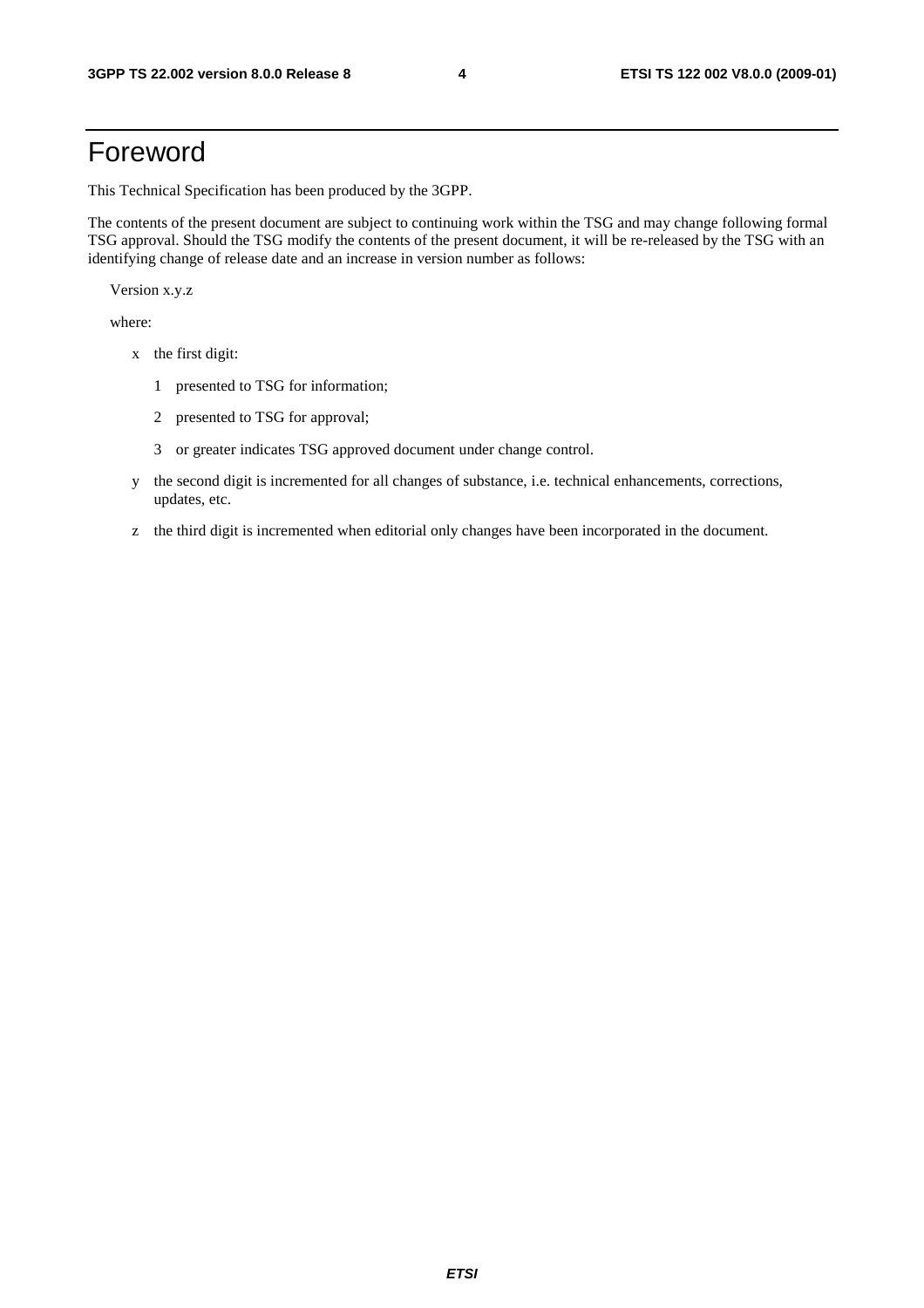### 0 Scope

The present document defines a set of Circuit Bearer Services to be provided to PLMN subscribers by a PLMN itself and in connection with other networks. This TS should also be used as a reference for defining the corresponding required mobile network capabilities.

#### 0.1 References

The following documents contain provisions which, through reference in this text, constitute provisions of the present document.

- References are either specific (identified by date of publication, edition number, version number, etc.) or non-specific.
- For a specific reference, subsequent revisions do not apply.
- For a non-specific reference, the latest version applies. In the case of a reference to a 3GPP document (including a GSM document), a non-specific reference implicitly refers to the latest version of that document *in the same Release as the present document*.
- [1] TS 41.004: "Digital cellular telecommunications system (Phase 2+); Abbreviations and acronyms".
- [2] TS 22.001: " Principles of circuit telecommunication services supported by a GSM Public Land Mobile Network (PLMN)".
- [3] TS 22.004: " General on supplementary services".
- [4] TS 27.001: " General on Terminal Adaptation Functions (TAF) for Mobile Stations (MS)".
- [5] TS 27.002: " Terminal Adaptation Functions (TAF) for services using asynchronous bearer capabilities".
- [6] TS 27.003: " Terminal Adaptation Functions (TAF) for services using synchronous bearer capabilities".
- [7] TS 27.005: "Use of Data Terminal Equipment Data Circuit terminating Equipment (DTE DCE) interface for Short Message Service (SMS) and Cell Broadcast Service (CBS)".
- [8] TS 29.002: " Mobile Application Part (MAP) specification".
- [9] TS 29.007: "General requirements on interworking between the Public Land Mobile Network (PLMN) and the Integrated Services Digital Network (ISDN) or Public Switched Telephone Network (PSTN)".
- [10] TS 29.010: " Information element mapping between Mobile Station Base Station System and BSS - Mobile-services Switching Centre (MS - BSS - MSC) Signalling procedures and the Mobile Application Part (MAP)".
- [11] TS 29.011: " Signalling interworking for supplementary services".
- [12] ITU-T Recommendation V.120: "Support by an ISDN of data terminal equipments with V-series type interface with provision for statistical multiplexing".
- [13] TR 21.905: "Vocabulary for 3GPP Specifications"

#### 0.2 Abbreviations

Abbreviations used in this TS are listed in TS 41.004 [1] and TR 21.905 [13].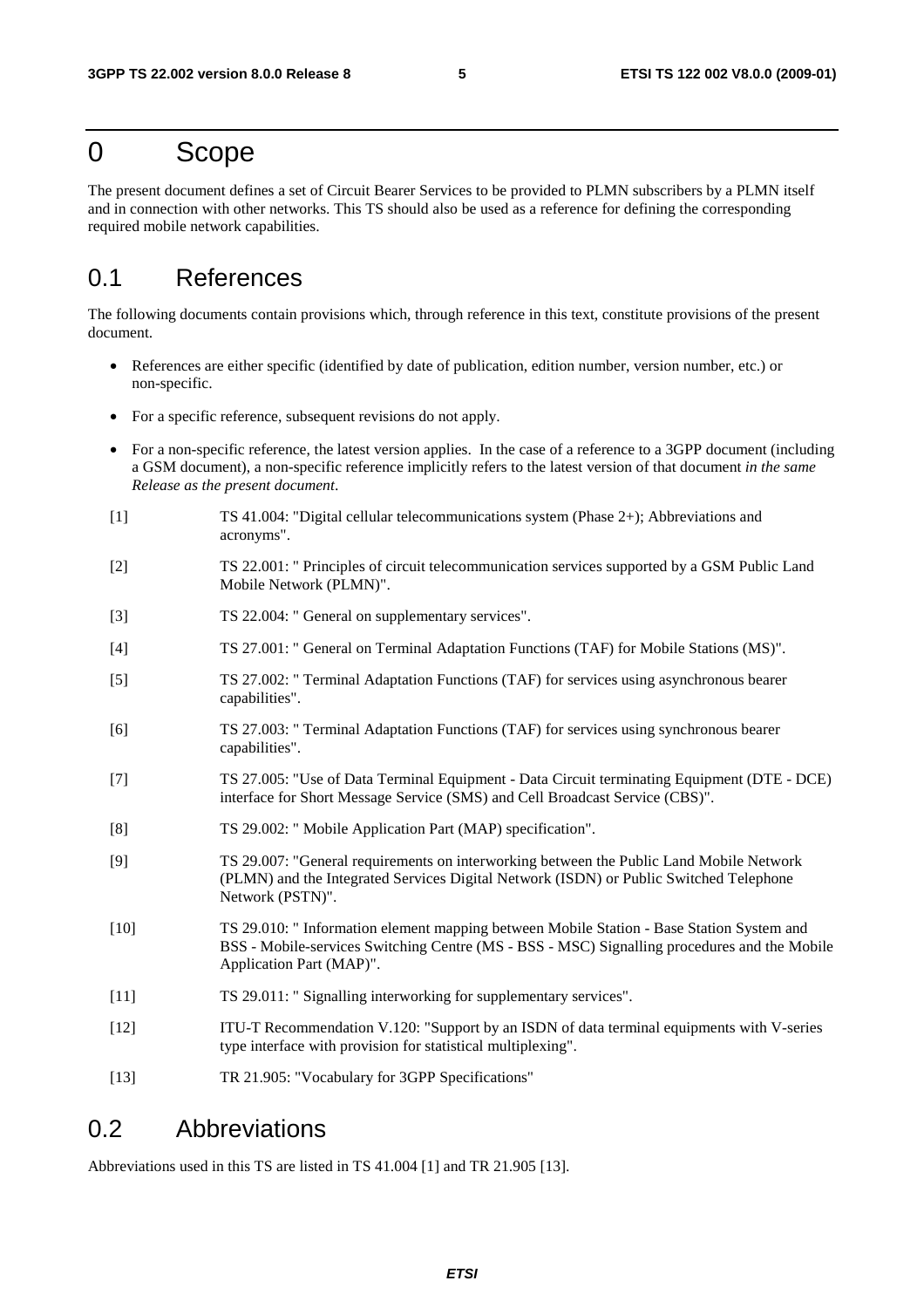### 1 Framework for defining Circuit Bearer Services

Bearer Services are described by attributes, which are intended to be independent. These attributes are described and defined in TS 22.001 [2]. They are grouped into four categories:

- i) Information transfer attributes, which characterize the network capabilities for transferring information from a user access point in a PLMN to a user access point in another network. (Refer to TS 22.001 [2] ).
- ii) Access attributes, which describe the means for accessing network functions or facilities as seen at the access point in the PLMN (see TS 22.001 [2]).
- iii) Interworking attributes, which describe properties of the terminating network and its access point. The terminating network may include another PLMN or the originating PLMN.
- iv) General attributes, which deal with the service in general.

Figure 1 shows the relation between the groups of attributes and their fields of applicability.



- NOTE 1: A transit network may not exist for a Bearer Service.
- NOTE 2: Communication may be established from either end.
- NOTE 3: The information transfer and access attributes of a Bearer Service relate to a direct peer-to-peer communication of:
	- TE to TE;
	- TE to a network gateway (supporting, for example, PSTN interworking); or
	- network gateway to a TE.

**Figure 1: Relation between the groups of attributes and fields of applicability** 

The following table lists the individual attributes in each of the four groups. The Bearer Service definitions in this specification are based on the "Minimal Set" of attributes.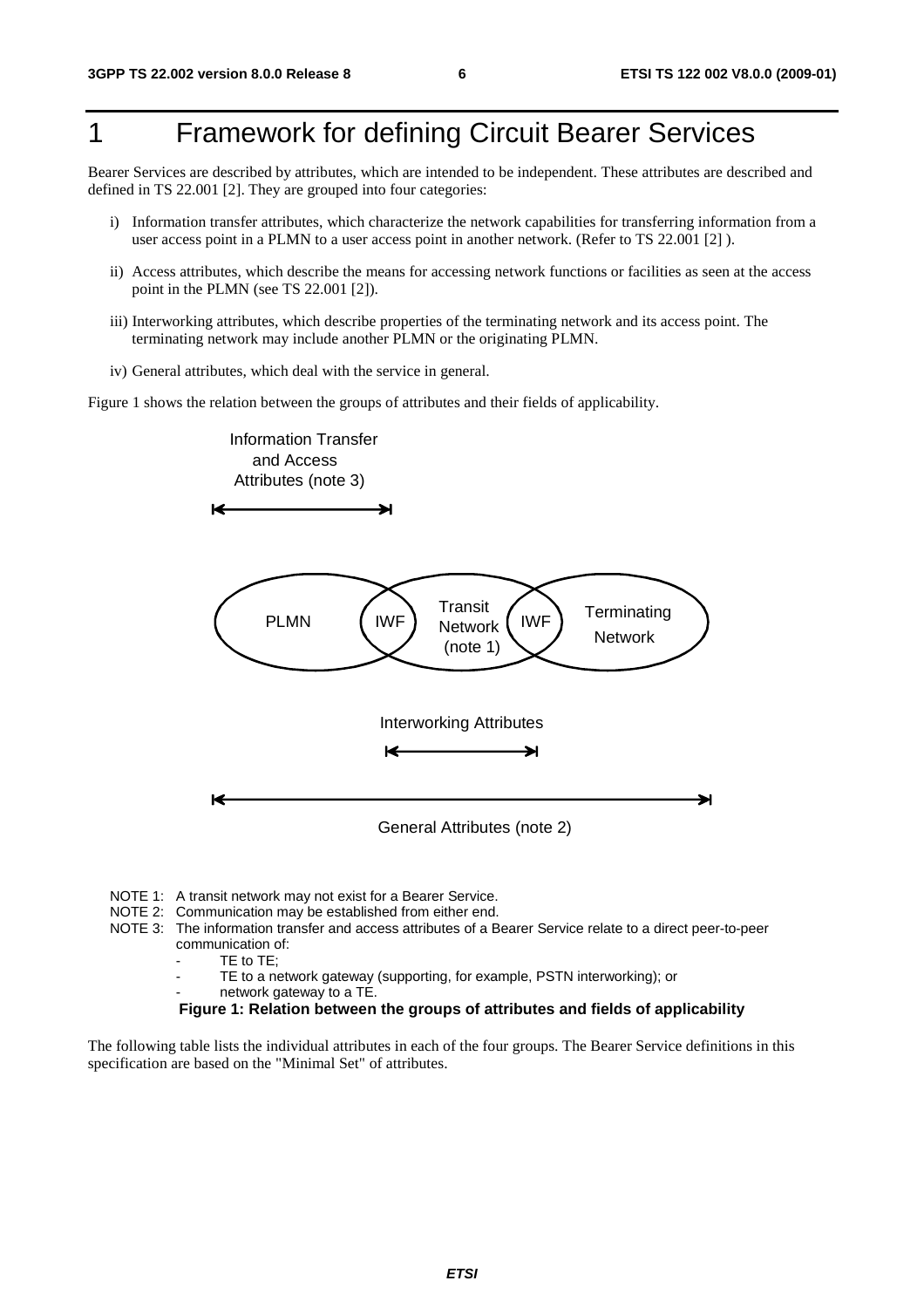**Minimal**

| Set                                    |  |
|----------------------------------------|--|
|                                        |  |
| Information Transfer Attributes        |  |
| <b>Information Transfer Mode</b><br>X  |  |
| Information Transfer Rate              |  |
| X<br>Information Transfer Capability   |  |
| Establishment of Communication<br>x    |  |
| x<br>Symmetry                          |  |
| x<br>Communication Configuration       |  |
| Data Compression                       |  |
| <b>Access Attributes</b>               |  |
| Access Channel and Rate                |  |
| <b>Signalling Access Protocols</b>     |  |
| <b>Information Access Protocols</b>    |  |
| Information Access Structure<br>х      |  |
| Information Access Rate                |  |
| <b>Interworking Attributes</b>         |  |
| <b>General Attributes</b>              |  |
| <b>Supplementary Services Provided</b> |  |
| <b>Quality of Service</b><br>x         |  |
| Operational and Commercial             |  |

#### **Table 1: List of Bearer Service attributes**

Attributes that are not part of the minimal set provide further technical detail and are required to fully define the use of each Bearer Service.

See specifications [4], [5], [6], [7] for information about the Signalling Access Protocols, Information Access Protocols and related access attributes.

Supplementary services are defined in TS 22.004 [3].

Intercommunication is required with services in the PSTN, ISDN and other PLMNs. The capabilities that describe the Interworking Attributes are described in specifications [8] to [9] and [15].

### 2 Bearer Service categories

All Bearer Service categories provide information transfer between the reference points and allow the use of sub-rate information streams which are rate-adapted.

The Bearer Services can be grouped into the following categories:

Unrestricted Digital Information (UDI);

Provides the transfer of unrestricted digital information.

- 3,1 kHz (External to the PLMN);

 Used to select a "3,1 kHz audio" interworking function at the MSC. This service category is used when interworking with the ISDN or PSTN "3,1 kHz audio" service and includes the capability to select a modem at the interworking function. "External to the PLMN" indicates that the "3,1 kHz audio" service is only used outside of the PLMN, in the ISDN/PSTN. The connection within the PLMN, user access point to the interworking function, is an unrestricted digital connection.

### 3 Bearer Services

This clause provides a list of the existing Bearer Services and indicates the values for each attribute in the minimal set.

The following attributes have the same value for all Bearer Services. Their values are as follows:

Information Transfer Mode: "Circuit";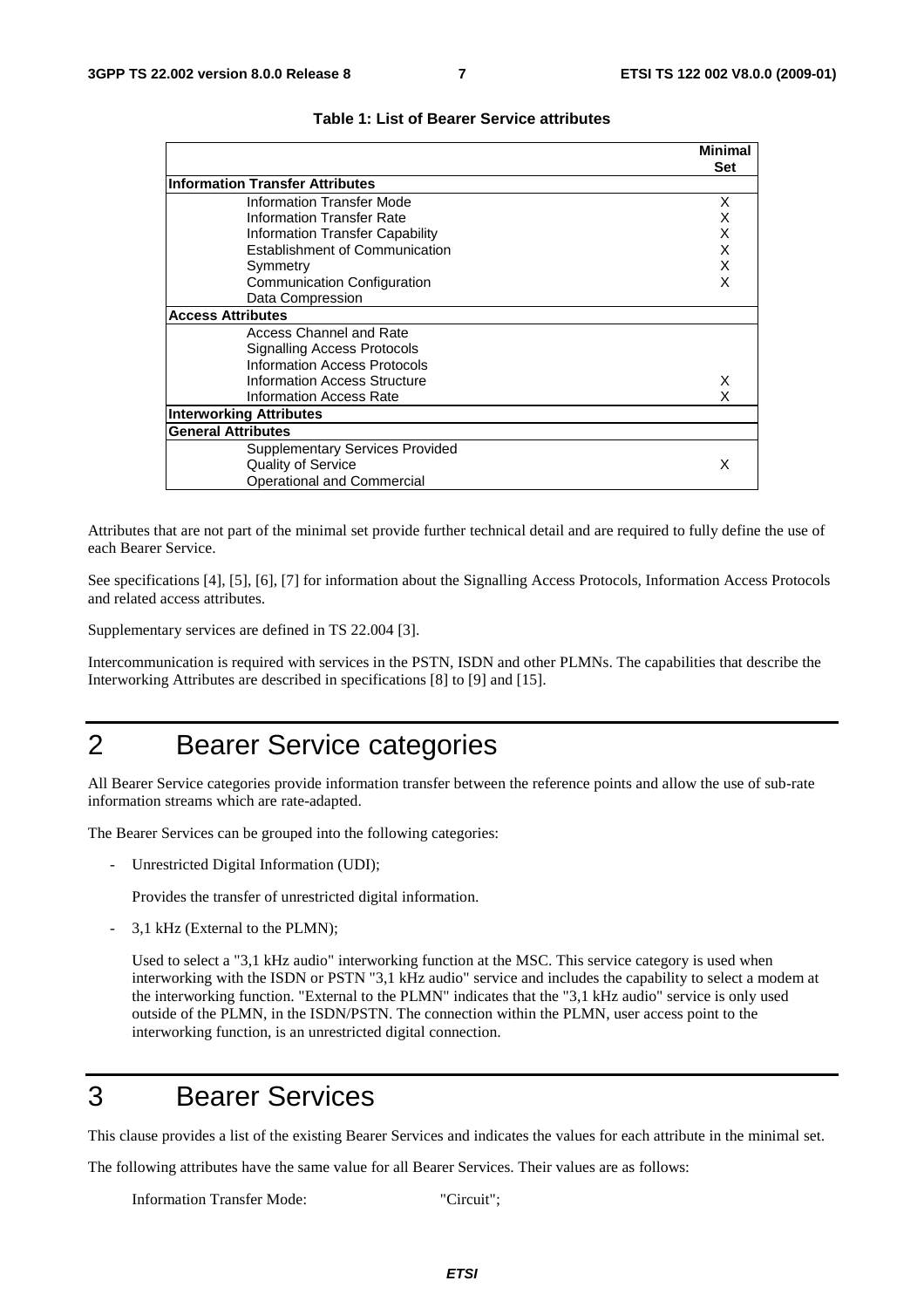| <b>Information Transfer Rate:</b> | Not applicable (note 1);    |
|-----------------------------------|-----------------------------|
| Establishment of Communication:   | "Demand":                   |
| Symmetry:                         | "Bi-directional Symmetric"; |
| Communication Configuration:      | "Point to point".           |

NOTE 1: The Information Transfer Rate attribute is not applicable because it depends on the reference point assumed in the PLMN, transit or terminating network.

All asynchronous NT Bearer Services may support data compression to enhance user data throughput.

NT Bearer Services 20 may support V.120 interworking, enabling data terminals connected to an UE to interwork with V.120 [12] terminal adapters on the ISDN as shown in the figure 2 below.



**Figure 2: Model of V.120 Interworking** 

Table 2 contains the list of the Bearer Services and the values for the remaining attributes in the minimal set.

| -<br>۰,<br>۰,<br>٠ |  |
|--------------------|--|
|--------------------|--|

| <b>Bearer</b><br><b>Service</b><br><b>Number</b> | <b>Bearer Service</b><br>Name                      | <b>Access</b><br><b>Structure</b> | <b>Access Rate</b> | <b>Information</b><br><b>Transfer</b><br>Capability | <b>QOS Attribute</b> | <b>Notes</b> |
|--------------------------------------------------|----------------------------------------------------|-----------------------------------|--------------------|-----------------------------------------------------|----------------------|--------------|
| 20                                               | Asynchronous<br><b>General Bearer</b><br>Service   | Asynch                            | note 1             | 3.1 kHz, UDI,<br>IRDI                               | NT/T                 |              |
| 30                                               | Synchronous General Synch<br><b>Bearer Service</b> |                                   | note 1             | 3.1 kHz, UDI,<br>IRDI                               |                      |              |

|Note 1: This General Bearer is independent of any nominal rate. It is elaborated in more detail in subclause 3.1

### 3.1 General bearer service user data characteristics

The tables below describe the characteristics of the General Bearer Services. The indicated fixed network user rates are possible, but support of General Bearer Service does not imply support of all rates.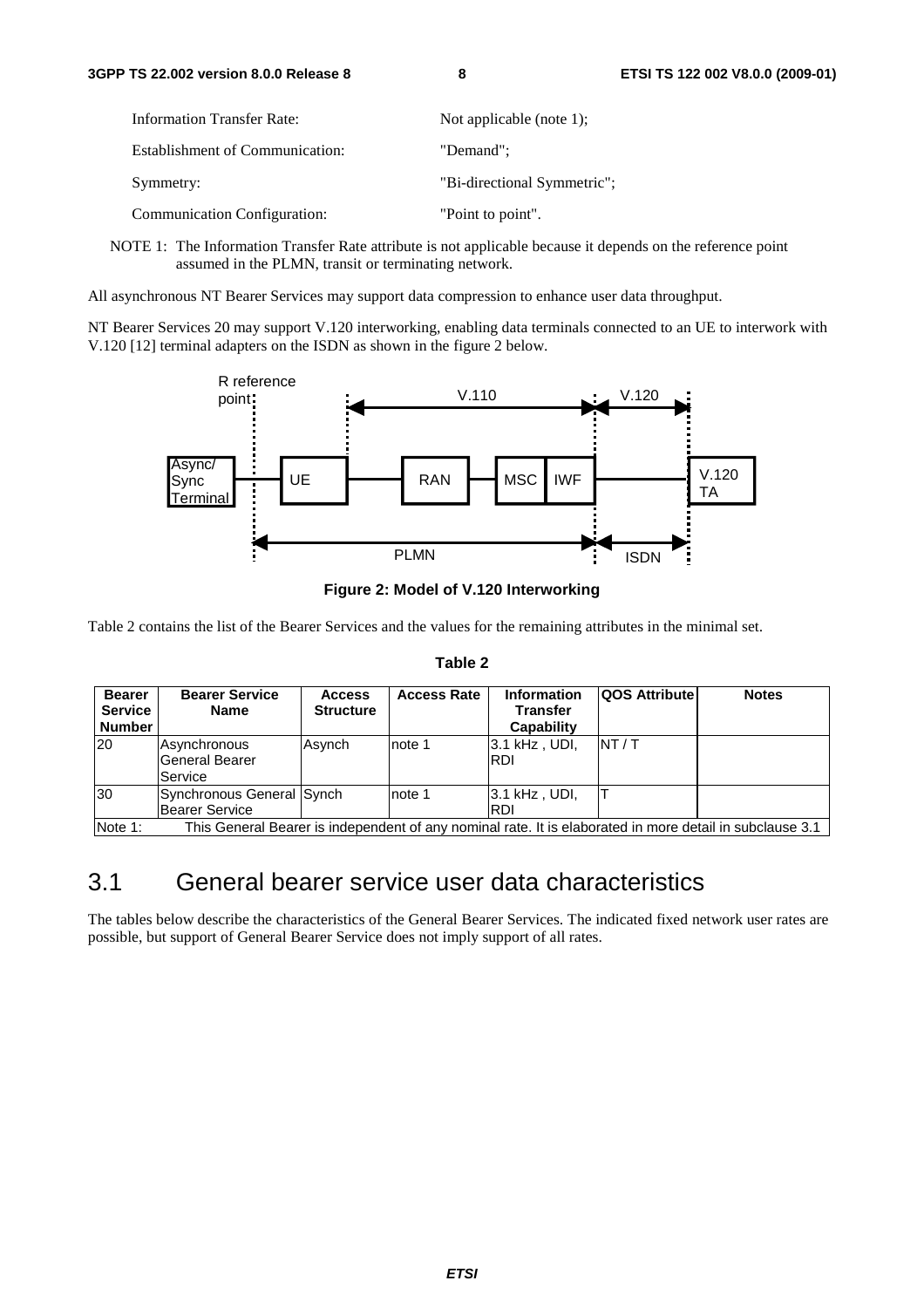- 3.1.1 BS 20 (asynchronous services)
- 3.1.1.1 BS 20 T (transparent asynchronous services)
- 3.1.1.1.1 BS 20 transparent in regular mode for analogue interworking

| <b>Fixed</b><br><b>Network</b><br>User<br>Rate | <b>Access</b><br><b>Structure</b> | <b>Information</b><br><b>Transfer</b><br><b>Capability</b> | Rate<br><b>Adaptation</b> | QoS<br>attributes | <b>UTRAN</b> | <b>GERAN lu</b><br>mode  | <b>GERAN</b><br>A/Gb mode | <b>Notes</b> |
|------------------------------------------------|-----------------------------------|------------------------------------------------------------|---------------------------|-------------------|--------------|--------------------------|---------------------------|--------------|
| l 0.3 kbit/s                                   | Asynch                            | 3,1 kHz                                                    |                           | ᠇                 |              |                          | Supported                 |              |
| $1.2$ kbit/s                                   | Asynch                            | $3.1$ kHz                                                  |                           |                   |              | $\overline{\phantom{a}}$ | Supported                 |              |
| 2.4 kbit/s                                     | Asynch                            | $3.1$ kHz                                                  | $\overline{\phantom{0}}$  | ᠇                 |              | $\overline{\phantom{0}}$ | Supported                 |              |
| 4.8 kbit/s                                     | Asynch                            | $3.1$ kHz                                                  | $\overline{\phantom{0}}$  | ᠇                 |              | $\overline{\phantom{a}}$ | Supported                 |              |
| l 9.6 kbit/s                                   | Asynch                            | $3.1$ kHz                                                  |                           |                   |              |                          | Supported                 |              |
| 14.4<br>kbit/s                                 | Asynch                            | 3.1 kHz                                                    |                           |                   |              |                          | Supported                 |              |
| 19.2<br>kbit/s                                 | Asynch                            | 3.1 kHz                                                    |                           | $\tau$            |              |                          | Supported                 |              |
| 28.8<br>kbit/s                                 | Asynch                            | 3,1 kHz                                                    |                           |                   | Supported    | Supported                | Supported                 |              |

3.1.1.1.2 BS 20 transparent in regular mode for digital interworking

| <b>Fixed</b><br><b>Network</b><br>User<br>Rate | <b>Access</b><br><b>Structure</b> | Information<br>Transfer<br><b>Capability</b> | Rate<br><b>Adaptation</b> | QoS<br><b>Attribute</b> | <b>UTRAN</b> | <b>GERAN lu</b><br>mode | <b>GERAN</b><br>A/Gb mode | <b>Notes</b> |
|------------------------------------------------|-----------------------------------|----------------------------------------------|---------------------------|-------------------------|--------------|-------------------------|---------------------------|--------------|
| 0.3 kbit/s                                     | Asynch                            | <b>UDI</b>                                   | V.110                     | $\mathbf \tau$          |              |                         | Supported                 |              |
| $1.2$ kbit/s                                   | Asynch                            | UDI                                          | V.110                     | т                       |              |                         | Supported                 |              |
| 2.4 kbit/s                                     | Asynch                            | <b>UDI</b>                                   | V.110                     | $\mathbf{r}$            |              |                         | Supported                 |              |
| 4.8 kbit/s                                     | Asynch                            | <b>UDI</b>                                   | V.110                     | ᠇                       |              |                         | Supported                 |              |
| 9.6 kbit/s                                     | Asynch                            | UDI                                          | V.110                     | ᠇                       |              |                         | Supported                 |              |
| 14.4<br>kbit/s                                 | Asynch                            | <b>UDI</b>                                   | V.110                     | т                       |              |                         | Supported                 |              |
| 19.2<br>kbit/s                                 | Asynch                            | <b>UDI</b>                                   | V.110                     | T                       |              |                         | Supported                 |              |
| 28.8<br>kbit/s                                 | Asynch                            | <b>UDI</b>                                   | V.110                     | T                       |              |                         | Supported                 |              |
| 38.4<br>kbit/s                                 | Asynch                            | <b>UDI</b>                                   | V.110                     | T                       |              |                         | Supported                 |              |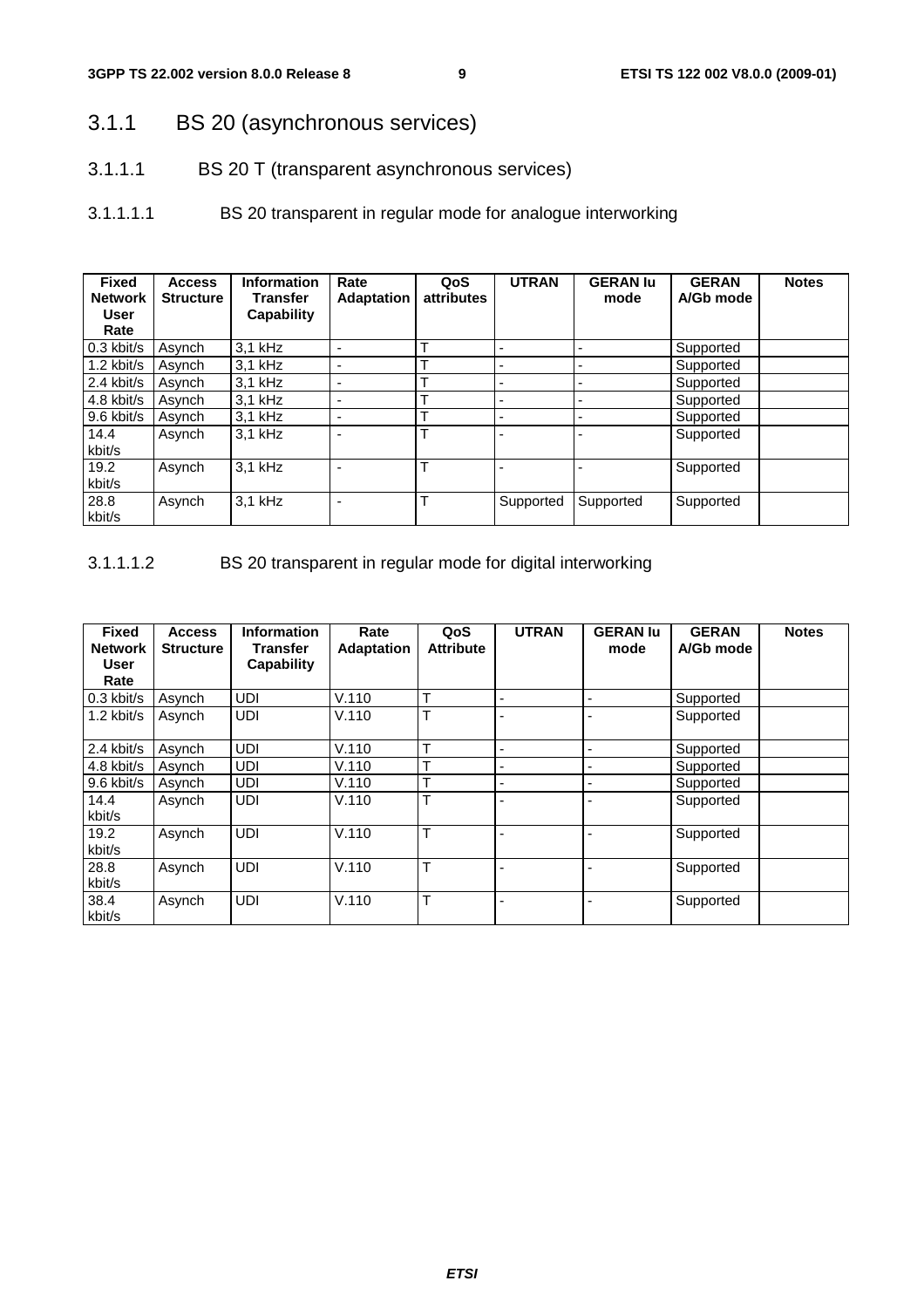#### 3.1.1.2 BS 20 NT (non-transparent asynchronous services)

3.1.1.2.1 BS 20 non-transparent in regular mode for analogue interworking

| <b>Fixed</b><br><b>Network</b> | <b>Access</b><br><b>Structure</b> | <b>Information</b><br><b>Transfer</b> | Rate<br><b>Adaptation</b> | QoS<br>attributes | <b>UTRAN</b> | <b>GERAN lu</b><br>mode | <b>GERAN</b><br>A/Gb mode | <b>Note</b> |
|--------------------------------|-----------------------------------|---------------------------------------|---------------------------|-------------------|--------------|-------------------------|---------------------------|-------------|
| User Rate                      |                                   | Capability                            |                           |                   |              |                         |                           |             |
| $0.3$ kbit/s                   | Asynch                            | $3.1$ kHz                             |                           | <b>NT</b>         | Supported    | Supported               | Supported                 | Note 2      |
| 1.2 kbit/s                     | Asynch                            | $3.1$ kHz                             |                           | <b>NT</b>         | Supported    | Supported               | Supported                 | Note 2      |
| 2.4 kbit/s                     | Asynch                            | $3.1$ kHz                             |                           | <b>NT</b>         | Supported    | Supported               | Supported                 | Note 2      |
| 4.8 kbit/s                     | Asynch                            | $3.1$ kHz                             |                           | <b>NT</b>         | Supported    | Supported               | Supported                 | Note 2      |
| 9.6 kbit/s                     | Asynch                            | $3.1$ kHz                             |                           | <b>NT</b>         | Supported    | Supported               | Supported                 |             |
| 14.4 kbit/s                    | Asynch                            | $3.1$ kHz                             |                           | <b>NT</b>         | Supported    | Supported               | Supported                 |             |
| 19.2 kbit/s                    | Asvnch                            | $3.1$ kHz                             |                           | <b>NT</b>         | Supported    | Supported               | Supported                 |             |
| 28.8 kbit/s   Asynch           |                                   | $3.1$ kHz                             |                           | <b>NT</b>         | Supported    | Supported               | Supported                 |             |
|                                |                                   |                                       |                           |                   |              |                         |                           |             |
|                                | Asynch                            | $3.1$ kHz                             |                           | <b>NT</b>         | Supported    | Supported               | Supported                 | Note 1      |

- NOTE 1: This is used with high speed modems such as V.90 (56kbit/s). Modem type = 'Autobauding Type 1' is selected. FNUR has no meaning in this case.
- NOTE 2: In case of UTRAN and in GERAN Iu mode the FNURs 300, 1200, 2400 and 4800 bit/s towards the fixed network can be provided only with modem type = 'Autobauding Type 1' is selected.
- 3.1.1.2.2 BS 20 non-transparent in regular mode for digital interworking

| <b>Fixed</b><br><b>Network</b><br>User Rate | <b>Access</b><br><b>Structure</b> | <b>Information</b><br><b>Transfer</b><br>Capability | Rate<br><b>Adaptation</b> | QoS<br><b>Attribute</b> | <b>UTRAN</b> | <b>GERAN lu</b><br>mode | <b>GERAN</b><br>A/Gb mode | <b>Notes</b> |
|---------------------------------------------|-----------------------------------|-----------------------------------------------------|---------------------------|-------------------------|--------------|-------------------------|---------------------------|--------------|
| $0.3$ kbit/s                                | Asynch                            | UDI                                                 | V.110                     | <b>NT</b>               | Supported    | Supported               | Supported                 | Note 1       |
| $1.2$ kbit/s                                | Asynch                            | <b>UDI</b>                                          | V.110                     | <b>NT</b>               | Supported    | Supported               | Supported                 | Note 1       |
| 2.4 kbit/s                                  | Asynch                            | <b>UDI</b>                                          | V.110                     | NT                      | Supported    | Supported               | Supported                 | Note 1       |
| 4.8 kbit/s                                  | Asynch                            | <b>UDI</b>                                          | V.110                     | <b>NT</b>               | Supported    | Supported               | Supported                 | Note 1       |
| 9.6 kbit/s                                  | Asynch                            | UDI                                                 | V.110                     | NT                      | Supported    | Supported               | Supported                 |              |
| $14.4$ kbit/s                               | Asynch,                           | <b>UDI</b>                                          | V.110                     | <b>NT</b>               | Supported    | Supported               | Supported                 |              |
| $19.2$ kbit/s                               | Asynch                            | <b>UDI</b>                                          | V.110                     | NT                      | Supported    | Supported               | Supported                 |              |
| $28.8$ kbit/s                               | Asynch                            | <b>UDI</b>                                          | V.110                     | <b>NT</b>               | Supported    | Supported               | Supported                 |              |
| 38.4 kbit/s                                 | Asynch                            | <b>UDI</b>                                          | V.110                     | <b>NT</b>               | Supported    | Supported               | Supported                 |              |

NOTE 1: In case of UTRAN and in GERAN Iu mode the user rates 300, 1200, 2400 and 4800 bit/s towards the fixed network can be provided only for mobile terminated calls.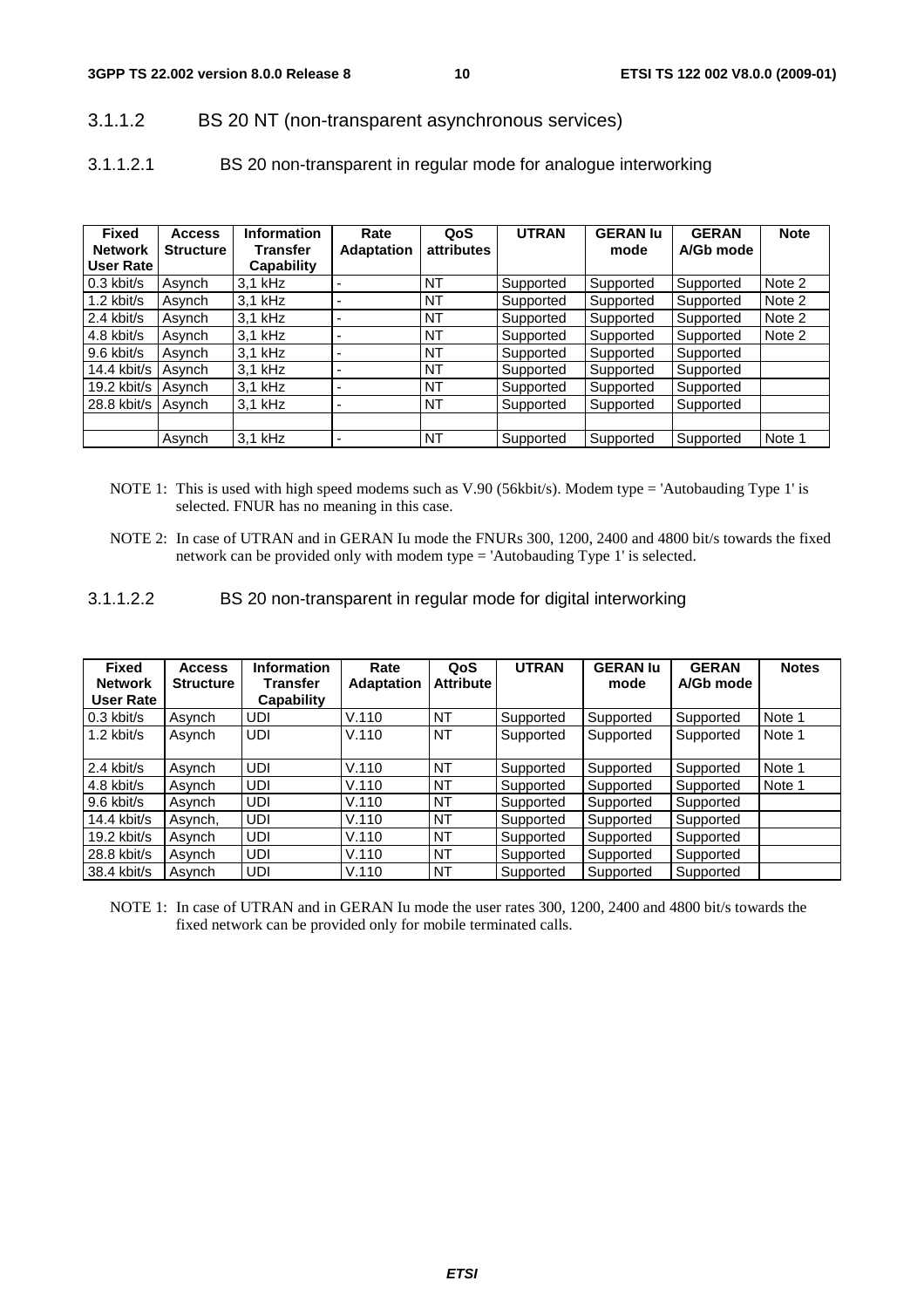| <b>Fixed</b>   | <b>Access</b>    | <b>Information</b> | Rate              | QoS              | <b>UTRAN</b> | <b>GERAN lu</b> | <b>GERAN</b> | <b>Notes</b> |
|----------------|------------------|--------------------|-------------------|------------------|--------------|-----------------|--------------|--------------|
| <b>Network</b> | <b>Structure</b> | <b>Transfer</b>    | <b>Adaptation</b> | <b>Attribute</b> |              | mode            | A/Gb mode    |              |
| User Rate      |                  | Capability         |                   |                  |              |                 |              |              |
| $1.2$ kbit/s   | Asynch           | UDI / RDI          | V.120             | NT               | Supported    | Supported       | Supported    | Note 2       |
| 2.4 kbit/s     | Asynch           | UDI / RDI          | V.120             | NT               | Supported    | Supported       | Supported    | Note 2       |
| $4.8$ kbit/s   | Asynch           | UDI / RDI          | V.120             | NT               | Supported    | Supported       | Supported    | Note 2       |
| $9.6$ kbit/s   | Asynch           | UDI / RDI          | V.120             | NT               | Supported    | Supported       | Supported    |              |
| $14.4$ kbit/s  | Asynch           | UDI / RDI          | V.120             | NT               | Supported    | Supported       | Supported    |              |
| $19.2$ kbit/s  | Asynch           | UDI / RDI          | V.120             | NT               | Supported    | Supported       | Supported    |              |
| 28.8 kbit/s    | Asynch           | UDI / RDI          | V.120             | NT               | Supported    | Supported       | Supported    | Note 1       |
| 38.4 kbit/s    | Asynch           | UDI / RDI          | V.120             | NT               | Supported    | Supported       | Supported    |              |
| 48 kbit/s      | Asvnch           | UDI / RDI          | V.120             | NT               | Supported    | Supported       | Supported    |              |
| 56 kbit/s      | Asynch           | UDI                | V.120             | NT               |              |                 |              |              |

NOTE 1: Requires a new code point in V.120 specification to be defined.

NOTE 2: In case of UTRAN and in GERAN Iu mode the user rates 1200, 2400 and 4800 bit/s toward the fixed network can be provided only for mobile terminated calls.

#### 3.1.1.2.3 BS 20 non-transparent for PIAFS

| Fixed<br><b>Network</b><br>User Rate | <b>Access</b><br><b>Structure</b> | <b>Information</b><br><b>Transfer</b><br>Capabilitv | Rate<br><b>Adaptation</b> | QoS<br><b>Attribute</b> | <b>UTRAN</b> | <b>GERAN lu</b><br>mode  | <b>GERAN</b><br>A/Gb mode | <b>Notes</b> |
|--------------------------------------|-----------------------------------|-----------------------------------------------------|---------------------------|-------------------------|--------------|--------------------------|---------------------------|--------------|
| 32 kbit/s                            | Asvnch                            | UDI                                                 | <b>PIAFS</b>              | <b>NT</b>               | Supported    | $\overline{\phantom{0}}$ | $\overline{\phantom{0}}$  |              |
| 64 kbit/s                            | Asvnch                            | UDI                                                 | <b>PIAFS</b>              | <b>NT</b>               | Supported    |                          | $\overline{\phantom{0}}$  |              |

3.1.1.2.4 BS 20 non-transparent for Frame Tunnelling Mode

| <b>Fixed</b><br><b>Network</b><br>User Rate | <b>Access</b><br><b>Structure</b> | <b>Information</b><br><b>Transfer</b><br>Capability | Rate<br><b>Adaptation</b>   | QoS<br><b>Attribute</b> | <b>UTRAN</b> | <b>GERAN lu</b><br>mode | <b>GERAN</b><br>A/Gb mode ' | <b>Notes</b> |
|---------------------------------------------|-----------------------------------|-----------------------------------------------------|-----------------------------|-------------------------|--------------|-------------------------|-----------------------------|--------------|
| 56kbit/s                                    | Asvnch                            | <b>RDI</b>                                          | flag NT<br>X.31<br>stuffing |                         | Supported    | Supported               | Supported                   |              |
| 64 kbit/s                                   | Asvnch                            | UDI                                                 | $X.31$ flag<br>stuffing     | NT                      | Supported    | Supported               | Supported                   |              |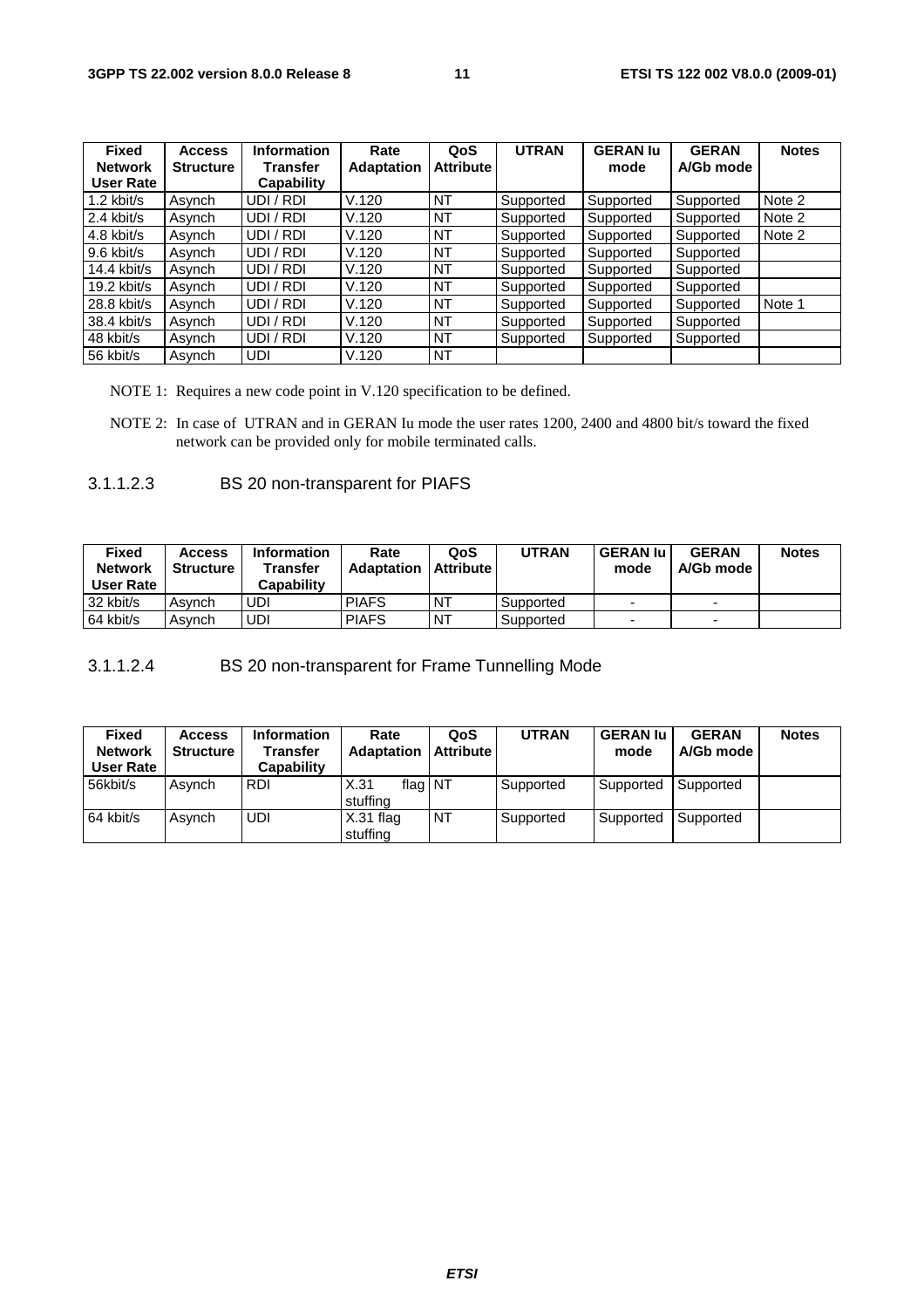- 3.1.2 BS 30 (synchronous services)
- 3.1.2.1 BS 30 T (transparent synchronous services)
- 3.1.2.1.1 BS 30 transparent in regular mode for analogue interworking

| <b>Fixed</b><br><b>Network</b><br><b>User Rate</b> | <b>Access</b><br><b>Structure</b> | <b>Information</b><br>Transfer<br>Capability | Rate<br><b>Adaptatio</b><br>n | QoS<br>attributes | <b>UTRAN</b> | <b>GERAN lu</b><br>mode | <b>GERAN</b><br>A/Gb | <b>Notes</b> |
|----------------------------------------------------|-----------------------------------|----------------------------------------------|-------------------------------|-------------------|--------------|-------------------------|----------------------|--------------|
| 1.2 kbit/s                                         | Synch                             | $3.1$ kHz                                    | ۰                             |                   |              |                         | Supported            |              |
| $2.4$ kbit/s                                       | Synch                             | 3.1 kHz                                      | -                             |                   |              |                         | Supported            |              |
| $4.8$ kbit/s                                       | Synch                             | 3,1 kHz                                      | -                             |                   |              |                         | Supported            |              |
| $9.6$ kbit/s                                       | Synch                             | $3.1$ kHz                                    | -                             |                   |              |                         | Supported            |              |
| 14.4 kbit/s                                        | Synch                             | 3.1 kHz                                      | -                             |                   |              |                         | Supported            |              |
| 19.2 kbit/s                                        | Synch                             | 3.1 kHz                                      | -                             |                   |              |                         | Supported            |              |
| 28.8 kbit/s                                        | Synch                             | 3.1 kHz                                      | ٠                             |                   | Supported    | Supported               | Supported            |              |

#### 3.1.2.1.2 BS 30 transparent in regular mode for digital interworking

| <b>Fixed</b>   | <b>Access</b>    | <b>Information</b> | Rate                     | QoS              | <b>UTRAN</b> | <b>GERAN lu</b> | <b>GERAN</b> | <b>Notes</b> |
|----------------|------------------|--------------------|--------------------------|------------------|--------------|-----------------|--------------|--------------|
| <b>Network</b> | <b>Structure</b> | <b>Transfer</b>    | <b>Adaptatio</b>         | <b>Attribute</b> |              | mode            | A/Gb mode    |              |
| User Rate      |                  | <b>Capability</b>  | n                        |                  |              |                 |              |              |
| $1.2$ kbit/s   | Synch            | UDI                | V.110                    | т                |              |                 | Supported    |              |
| $2.4$ kbit/s   | Synch            | UDI                | V.110                    | т                |              |                 | Supported    |              |
| $4.8$ kbit/s   | Synch            | UDI                | V.110                    | $\mathbf \tau$   |              | ۰               | Supported    |              |
| $9.6$ kbit/s   | Synch            | <b>UDI</b>         | V.110                    | ᠇                |              |                 | Supported    |              |
| $14.4$ kbit/s  | Synch            | <b>UDI</b>         | V.110                    | ᠇                |              | -               | Supported    |              |
| $19.2$ kbit/s  | Synch            | UDI                | V.110                    | т                |              |                 | Supported    |              |
| $28.8$ kbit/s  | Synch            | <b>UDI</b>         | V.110                    | ᠇                |              |                 | Supported    |              |
| 38.4 kbit/s    | Synch            | UDI                | V.110                    | ᠇                |              |                 | Supported    |              |
| 48 kbit/s      | Synch            | UDI                | V.110                    | ᠇                |              |                 | Supported    |              |
| 56 kbit/s      | Synch            | <b>UDI</b>         | V.110                    |                  | Supported    | Supported       | Supported    |              |
| 56 kbit/s      | Synch            | <b>RDI</b>         | $\blacksquare$           | ᠇                | Supported    | Supported       | Supported    |              |
| 64 kbit/s      | Synch            | <b>UDI</b>         | $\overline{\phantom{0}}$ | ᠇                | Supported    | Supported       | Supported    |              |

3.1.2.1.3 BS 30 transparent for Multimedia

| <b>Fixed</b><br><b>Network</b><br>User Rate | <b>Access</b><br><b>Structure</b> | <b>Information</b><br>Transfer<br>Capability | Rate<br><b>Adaptation</b> | QoS<br><b>Attribute</b> | <b>UTRAN</b> | <b>GERAN lu</b><br>mode | <b>GERAN A/Gb</b><br>mode | <b>Notes</b> |
|---------------------------------------------|-----------------------------------|----------------------------------------------|---------------------------|-------------------------|--------------|-------------------------|---------------------------|--------------|
| 28.8 kbit/s                                 | Synch                             | 3.1kHz Audio                                 | H.223 &<br>H.245          | т                       | Supported    | Supported               | Supported                 |              |
| 32.0 kbit/s                                 | Synch                             | <b>UDI</b>                                   | H.223 &<br>H.245          | Τ                       | Supported    | Supported               | Supported                 |              |
| 33.6 kbit/s                                 | Synch                             | 3.1kHz Audio                                 | H.223 &<br>H.245          | Т                       | Supported    | Supported               | Supported                 | Note 1       |
| 56 kbit/s                                   | Synch                             | <b>RDI</b>                                   | H.223 &<br>H.245          |                         | Supported    | Supported               | Supported                 |              |
| 64 kbit/s                                   | Synch                             | UDI                                          | H.223 &<br>H.245          | $\mathsf{T}$            | Supported    | Supported               | Supported                 |              |

NOTE 1: 33.6kbit/s FNURs is applicable only for UTRAN.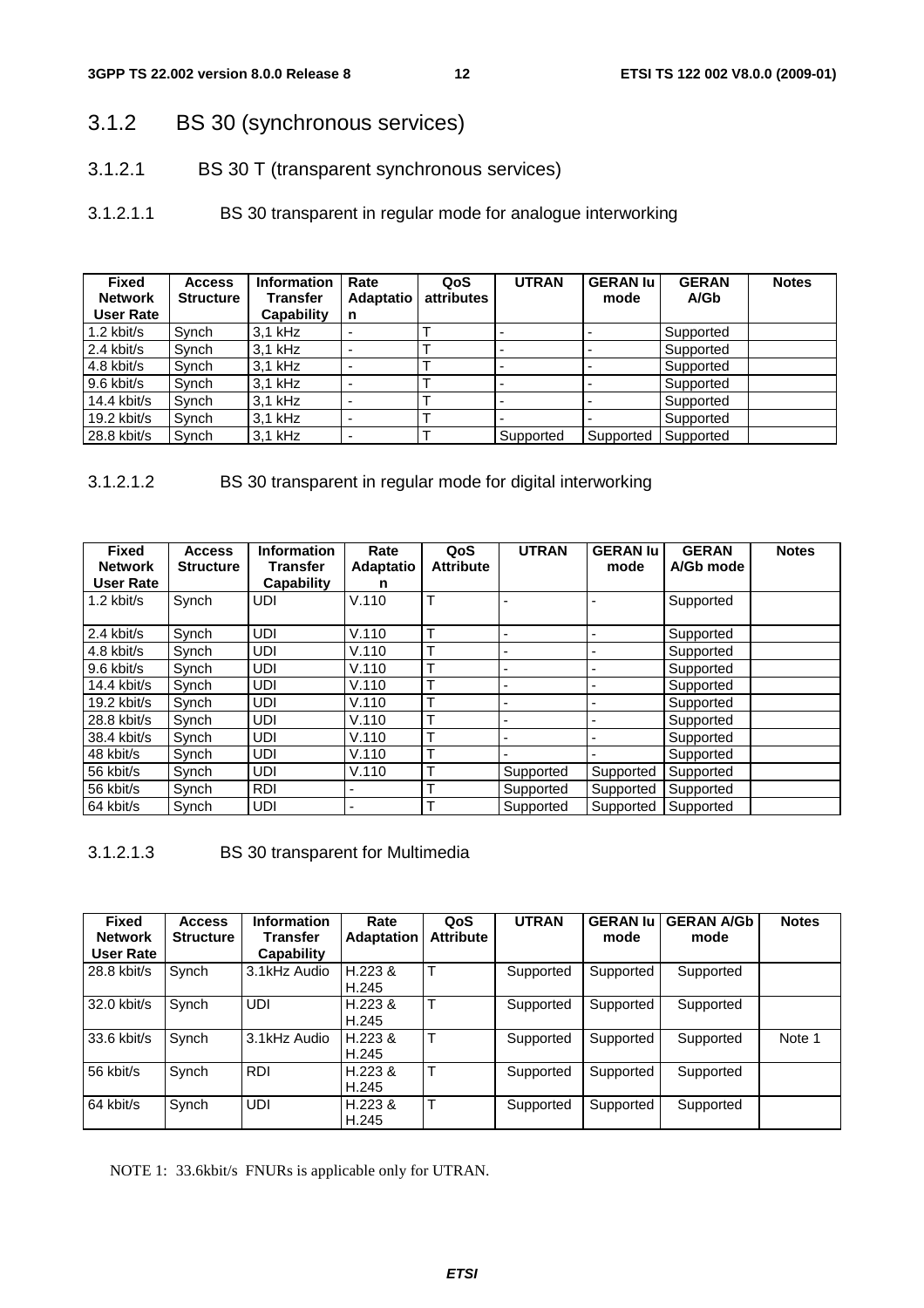### Annex A (informative): Change history

| <b>Change history</b> |                |                |             |                  |     |                    |                |                                                                                                                          |       |            |                                                     |
|-----------------------|----------------|----------------|-------------|------------------|-----|--------------------|----------------|--------------------------------------------------------------------------------------------------------------------------|-------|------------|-----------------------------------------------------|
| <b>TSG SA#</b>        | <b>SA Doc.</b> | <b>SA1 Doc</b> | <b>Spec</b> | <b>CR</b>        | Rev | Rel                |                | Cat Subject/Comment                                                                                                      | Old   | <b>New</b> | WI                                                  |
| <b>Jun 1999</b>       |                |                | 02.02       |                  |     |                    |                | Transferred to 3GPP SA1                                                                                                  | 8.0.0 | 3.0.0      |                                                     |
| $SP-05$               | SP-99479       | S1-99608       | 22.002      | 001              |     | <b>R99</b>         | D              | Editorial changes for alignment                                                                                          | 3.0.0 | 3.1.0      |                                                     |
| SP-05                 | SP-99446       | S1-99659       | 22.002      | 002              |     | <b>R99</b>         | B              | <b>Bearer Services</b>                                                                                                   | 3.0.0 | 3.1.0      |                                                     |
| $SP-06$               | SP-99520       | S1-991008      | 22.002      | 003              |     | <b>R99</b>         | B              | Addition of new general bearer<br>service user data characteristics<br>for 33.6kbit/s modem, FTM and<br>multimedia calls | 3.1.0 | 3.2.0      |                                                     |
| <b>SP-06</b>          | SP-99520       | S1-991075      | 22.002      | 004              |     | <b>R99</b>         | C              | 22.002 made only applicable to<br>CS Domain.                                                                             | 3.1.0 | 3.2.0      |                                                     |
| $SP-07$               | SP-000054      | S1-000132      | 22.002      | 005              |     | R99                | F              | Corrections on 3,1 kHz Audio<br>support                                                                                  | 3.2.0 | 3.3.0      |                                                     |
| $SP-08$               | SP-000192      | S1-000274      | 22.002      | 006              |     | R99                | F              | Lower User Rates in UMTS for<br><b>Circuit Switched Data Services</b>                                                    | 3.3.0 | 3.4.0      |                                                     |
| SP-09                 | SP-000371      | S1-000561      | 22.002      | 007              |     | R99                | F              | 32 kbit/s UDI/RDI multimedia in<br><b>GSM</b>                                                                            | 3.4.0 | 3.5.0      |                                                     |
| SP-09                 | SP-000390      | S1-000595      | 22.002      | 008              |     | R4                 | C              | Deletion of bearer service BS 30<br><b>NT</b>                                                                            | 3.4.0 | 4.0.0      |                                                     |
| $SP-11$               | SP-010039      | S1-010253      | 22.002      | 010              |     | Rel-4              | $\mathsf{C}$   | CR to 22.002 clarification on<br><b>Circuit Switched Bearer Services</b><br>in UMTS                                      | 4.0.0 | 4.1.0      | $\overline{\text{cs}}$<br>Bearers in<br><b>UMTs</b> |
| $SP-11$               | SP-010040      | S1-010254      | 22.002      | $\overline{011}$ |     | $ReI-4$            | $\overline{D}$ | Restructuring of 22.002                                                                                                  | 4.0.0 | 4.1.0      | $\overline{\text{cs}}$<br>Bearers in<br><b>UMTs</b> |
| $SP-11$               | SP-010040      | S1-010266      | 22.002      | $\overline{012}$ |     | $\overline{Rel-4}$ | D              | Restructuring of tables in section<br>3.1                                                                                | 4.0.0 | 4.1.0      | $\overline{\text{cs}}$<br>Bearers in<br><b>UMTs</b> |
| $SP-12$               | SP-010257      | S1-010357      | 22.002      | $\overline{013}$ |     | $ReI-4$            | F              | Corrections to erroneous<br>implementation of CRs SP-<br>010039 and SP-010040 to<br>22.002.                              | 4.1.0 | 4.2.0      | TEI4                                                |
| $SP-16$               | SP-020244      | S1-021076      | 22.002      | 014              |     | $Rel-5$            | F              | CR to 22.002 Correction of<br>terminology and references                                                                 | 4.2.0 | 5.0.0      | TE <sub>15</sub>                                    |
| $SP-26$               | SP-040744      | S1-040997      | 22.002      |                  |     | $ReI-6$            |                | Updated from Rel-5 to Rel-6                                                                                              | 5.0.0 | 6.0.0      |                                                     |
| $SP-36$               |                |                | 22.002      |                  |     | Rel-7              |                | Updated from Rel-6 to Rel-7                                                                                              | 6.0.0 | 7.0.0      |                                                     |
| $SP-42$               |                |                |             |                  |     | Rel-8              |                | Updated from Rel-7 to Rel-8                                                                                              | 7.0.0 | 8.0.0      |                                                     |
|                       |                |                |             |                  |     |                    |                |                                                                                                                          |       |            |                                                     |